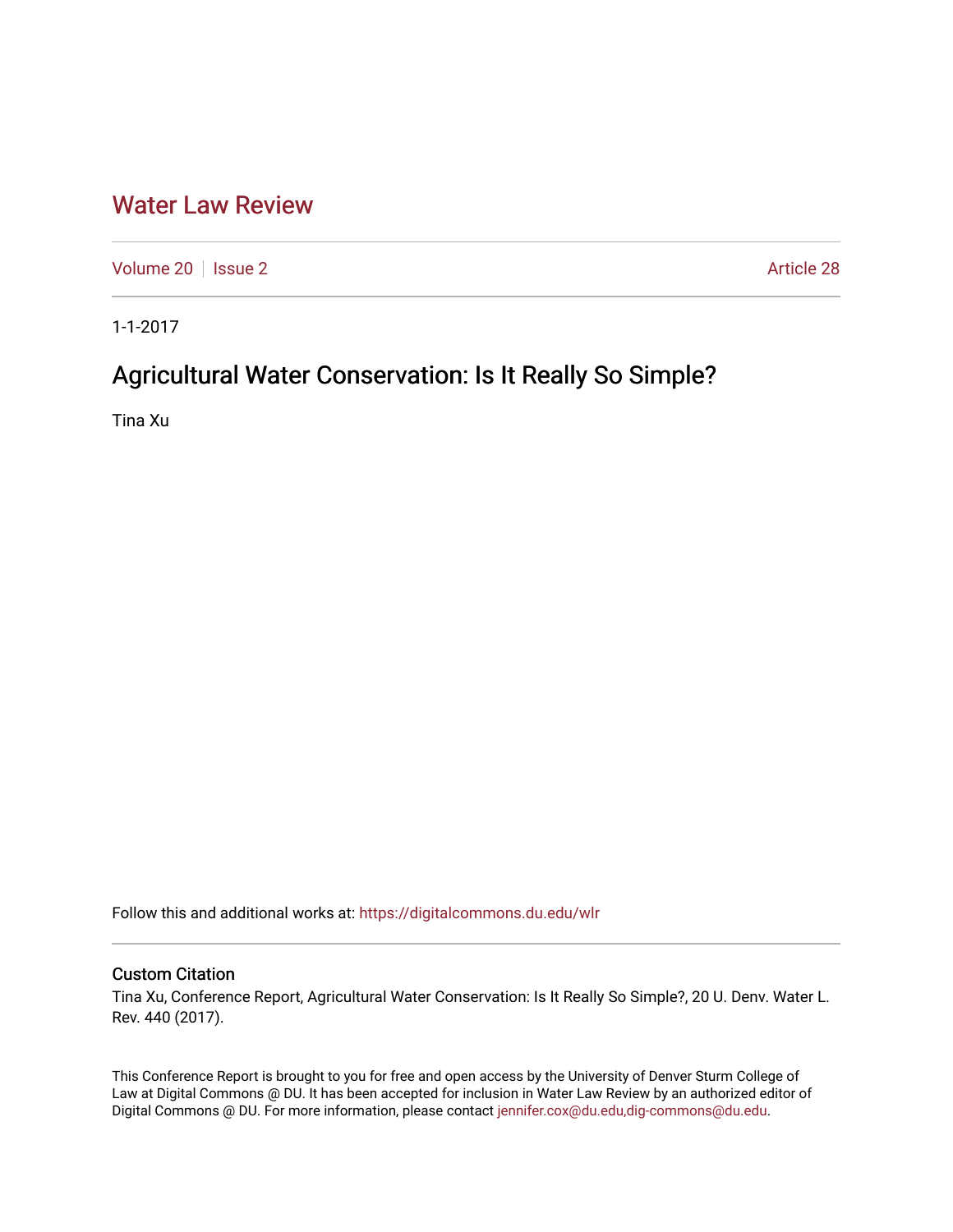# **THIRTY-FIFTH ANNuAL AMERICAN BAR ASSOCIATION WATER LAW CONFERENCE**

### Los Angeles, California March **29, 2017**

#### **AGRICULTURAL WATER CONSERVATION: IS** IT REALLY **So** SIMPLE?

Jan Newman from Tonkon Torp, LLP moderated the panel discussion on water law issues as it relates to agricultural water conservation was moderated. The panel featured three distinguished speakers who contributed their views and experience in water conservation as it relates to agricultural development in the United States. The speakers were James Eklund, outgoing Director of the Colorado Water Conservation Board, Warren H. Peterson, Vice President of Farmland Reserve, Inc. headquartered in Salt Lake City, Utah, and Adam Schempp, Director of the Western Water Program at the Environmental Law Institute in Washington, **D.C.** The main theme of the panel was whether traditional water law doctrines, such as prior appropriation-"first in time, first in right"-and beneficial use promote water conservation efforts.

Adam Schempp began the panel **with** a general overview of the challenges western water users face, and the possible solutions to these challenges. Water conservation efforts are restricted **by** the physical geography of the arid western landscape where sources of surface water and groundwater are intrinsically bound **by** the layout of the land. There are also inconsistencies **in** the legal doctrines each state legislature uses as a basis for developing their own water laws. Economic considerations also shape conservation efforts in the various western states. Schempp noted that water conservation is a complex topic, and there are a multitude of issues and considerations in each of the three broad categories described above.

Next, Warren Peterson discussed his views on water conservation efforts based on his work and experience in the Utah water law landscape. Peterson believes that water conservation is always a question that revolves around the reallocation of resources: how much water may be retrieved or preserved after use. He suggested that the best way to promote agricultural water conservation is for farmers to utilize more efficient irrigation techniques. Science and technology are friends of water conservation, and creative new irigation systems could drastically decrease the total amount of water needed for crops as well as increase the amount of reallocated water leftover after use. To illustrate his point, Peterson presented a quick case study about the hydrology of Utah's Sevier River and the effects of water appropriation for agricultural and urban use on the river system.

James Eklund followed Peterson's discussion **with** his insights regarding the state of water conservation in Colorado. Eklund began **by** noting that Colorado is home to two of the world's top eighteen most stressed river basins. This designation is probably the result of the unique physical landscape within the state of Colorado. With a map of Colorado and the surrounding states as a visual reference, Eklund pointed to the fact that Colorado is separated into two distinct regions: the water rich western area and the water poor eastern area. Not only that, many of Colorado's water sources flow out of the state without having a significant amount of water sources flowing **in.** Tension between water